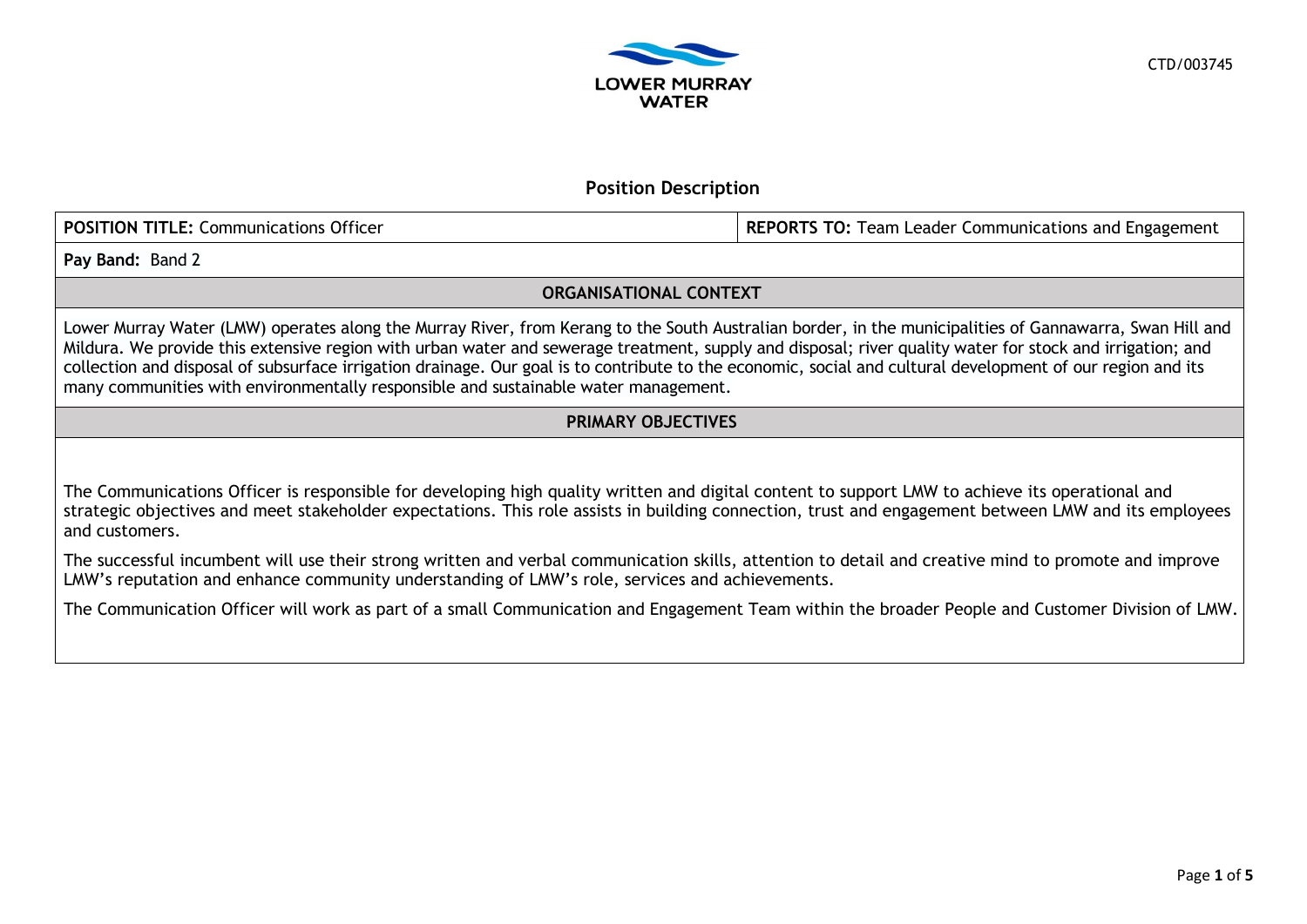

| <b>KEY ACCOUNTABILITIES</b>      |                                                                                                                                                                                                                                                                                                                                                                                                                                                                                                                                                                                                                                          |                                                                                                                                                                                                                                                                                                                                                       |  |  |  |
|----------------------------------|------------------------------------------------------------------------------------------------------------------------------------------------------------------------------------------------------------------------------------------------------------------------------------------------------------------------------------------------------------------------------------------------------------------------------------------------------------------------------------------------------------------------------------------------------------------------------------------------------------------------------------------|-------------------------------------------------------------------------------------------------------------------------------------------------------------------------------------------------------------------------------------------------------------------------------------------------------------------------------------------------------|--|--|--|
| <b>KEY RESULT</b><br><b>AREA</b> | <b>MAJOR ACTIVITIES</b>                                                                                                                                                                                                                                                                                                                                                                                                                                                                                                                                                                                                                  | PERFORMANCE INDICATORS                                                                                                                                                                                                                                                                                                                                |  |  |  |
| Leadership                       | Represent the Corporation in a professional manner at all times.<br>Initiate opportunities for improved representation of the<br>Corporation's brand and services.<br>Support all areas of the Corporation through identifying and<br>implementing communication opportunities.<br>• Promote a culture that encourages risk discussions by integrating<br>risk management into normal business practices.                                                                                                                                                                                                                                | Adherence to expected behaviours, policies and procedures.<br>Application of high-quality written and visual content.<br>Well-supported internal stakeholders.<br>$\bullet$                                                                                                                                                                           |  |  |  |
| Customer                         | Internal and external:<br>Demonstrate excellent writing and communication skills to prepare<br>content for external, internal and digital audiences.<br>Demonstrate creativity and innovative ideas to create and publish<br>effective content.<br>Coordinate responses and approvals to media enquiries.<br>Design and edit written and digital content whilst adhering to LMW's<br><b>Branding Guidelines.</b><br>Edit and proof read written and digital communications to ensure<br>accuracy and consistency of LMW's style guidelines.<br>Provide advice to internal stakeholders on communications<br>planning and implementation. | Written and digital content produced in line with best<br>practice with minimal amendments required.<br>Increased following and participation from digital audiences<br>(customers, staff, broader community and other<br>stakeholders).<br>Responsibilities are completed with a high level of attention<br>to detail, accuracy and confidentiality. |  |  |  |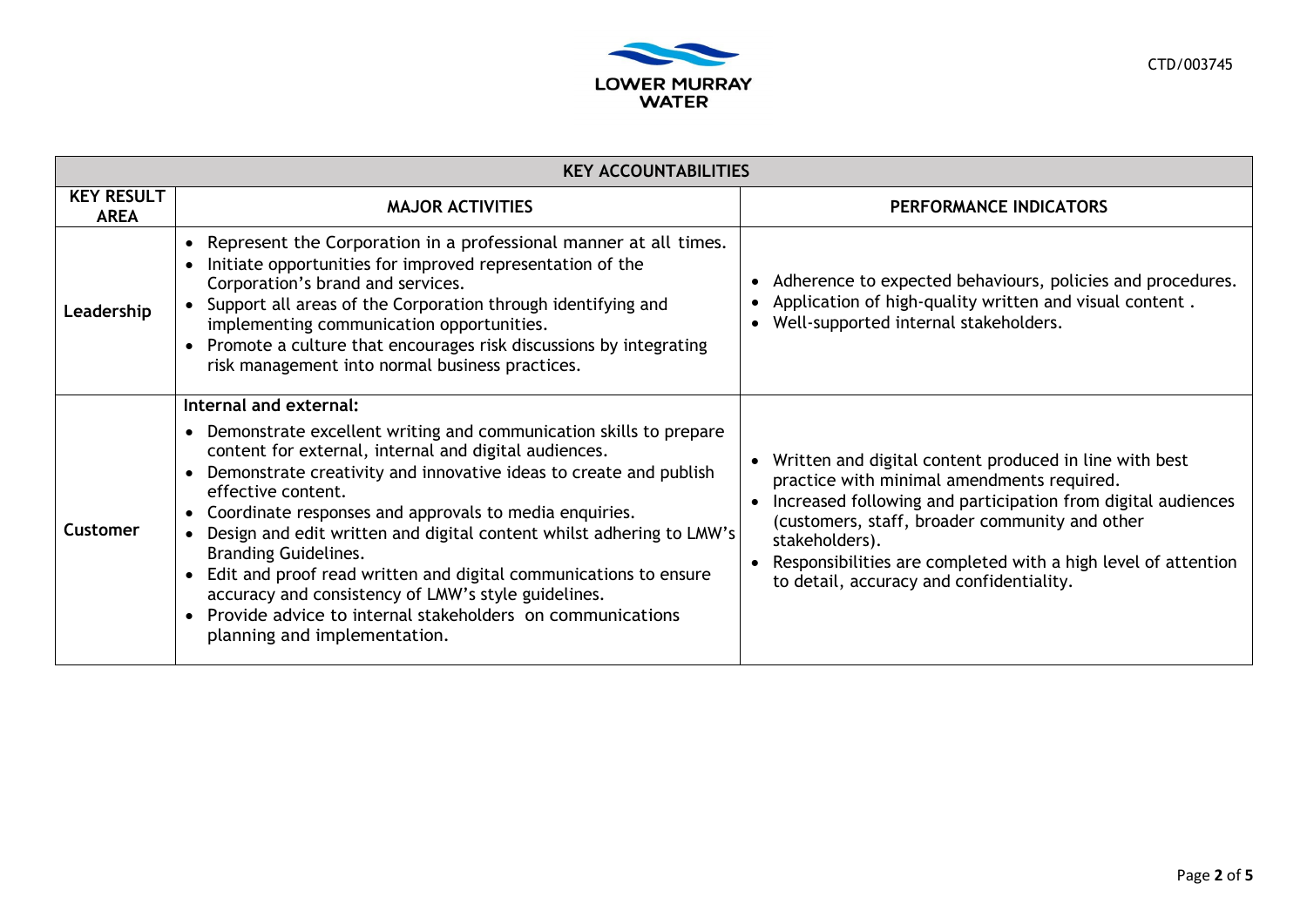

| <b>KEY ACCOUNTABILITIES</b>      |                                                                                                                                                                                                                                                                                                                                                                                                                                                                                                                                                                                                                                      |                                                                                                                                                                                              |  |  |
|----------------------------------|--------------------------------------------------------------------------------------------------------------------------------------------------------------------------------------------------------------------------------------------------------------------------------------------------------------------------------------------------------------------------------------------------------------------------------------------------------------------------------------------------------------------------------------------------------------------------------------------------------------------------------------|----------------------------------------------------------------------------------------------------------------------------------------------------------------------------------------------|--|--|
| <b>KEY RESULT</b><br><b>AREA</b> | <b>MAJOR ACTIVITIES</b>                                                                                                                                                                                                                                                                                                                                                                                                                                                                                                                                                                                                              | PERFORMANCE INDICATORS                                                                                                                                                                       |  |  |
| <b>Safety</b>                    | • Promote a culture that encourages safety discussions by integrating<br>safety into normal business practices.<br>Active participation in safety meetings, training and other<br>requirements determined by the Corporation's OH&S management<br>system.<br>Ensure practices and actions undertaken assist LMW to provide a<br>safe workplace that is free of harm from all forms of bullying,<br>harassment, and discrimination.<br>• Contribute to the bi-annual Global Safety Index (GSI) survey<br>process.<br>Ensure all safety policies and procedures are demonstrated within<br>$\bullet$<br>all written and visual content | Participation in safety conversations.<br>Reporting of incidents and near misses.<br>Participation in GSI survey process.<br>$\bullet$                                                       |  |  |
| <b>Efficiency</b>                | Develop, implement and monitor social media and digital strategies<br>to inform the community about LMW services and projects<br>Promote and improve LMW's reputation and enhance community<br>understanding of LMW's role, services and achievements.<br>Create interesting and effective content suitable for use on social<br>media and digital platforms as well as traditional print<br>publications.<br>Track social media and website analytics and create reports<br>detailing successes and improvement areas<br>Incorporate customer and internal stakeholder feedback into<br>communications activities                   | Consistent, accurate and clear content that aligns with the<br>Corporation's goals, strategies and core functions.<br>Increased engagement through LMW's social media channels.<br>$\bullet$ |  |  |
| Capital                          | • Coordinate and commission communication products and services.                                                                                                                                                                                                                                                                                                                                                                                                                                                                                                                                                                     | • Considered and documented value for money decisions<br>relating to provision of goods and services.                                                                                        |  |  |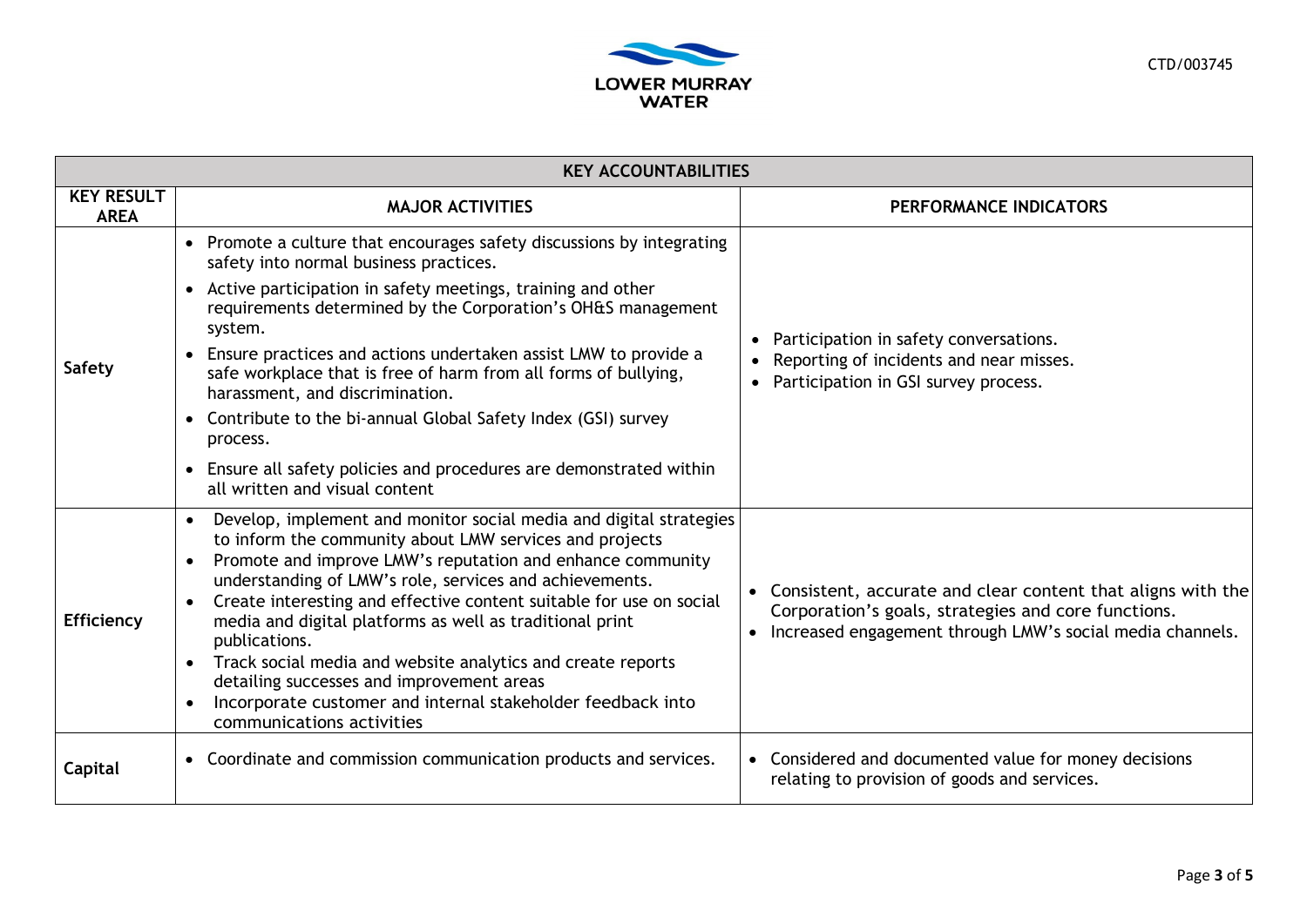

## **LEVEL OF AUTHORITY**

### Delegation Category **G** as per the current Instrument of Delegation.

## **NUMBER OF REPORTS**

Direct Reports: Nil Indirect Reports: Nil

## **SKILLS AND BACKGROUND REQUIREMENTS**

#### **Formal qualifications:**

• Desirable - Appropriately qualified with certificate(s) or diploma(s) in a relevant business field or significant relevant experience (communications, public relations, digital communications or marketing experience desirable).

#### **Leadership:**

- Willingness to develop required knowledge and skills.
- Ability to work independently, results-focused, self-directed and able to operate as part of a team.
- Excellent stakeholder management, negotiation and influencing skills including proven ability to exercise sound judgement in facilitating stakeholder engagement.
- Excellent organisational and planning skills, including the capacity to work to deadlines, set priorities and adjust in a dynamic environment.
- Strong verbal and written communication skills with a high level of attention to detail, accuracy and confidentiality.

#### **Customer:**

- Ability to recognise, value and focus on customer requirements, expectations and perceptions.
- Commitment to achieving results to provide high level service delivery to the Corporation's customers and internal stakeholders

#### **Safety:**

- Understanding of safety management systems.
- Lead by example to support a safety-first culture.